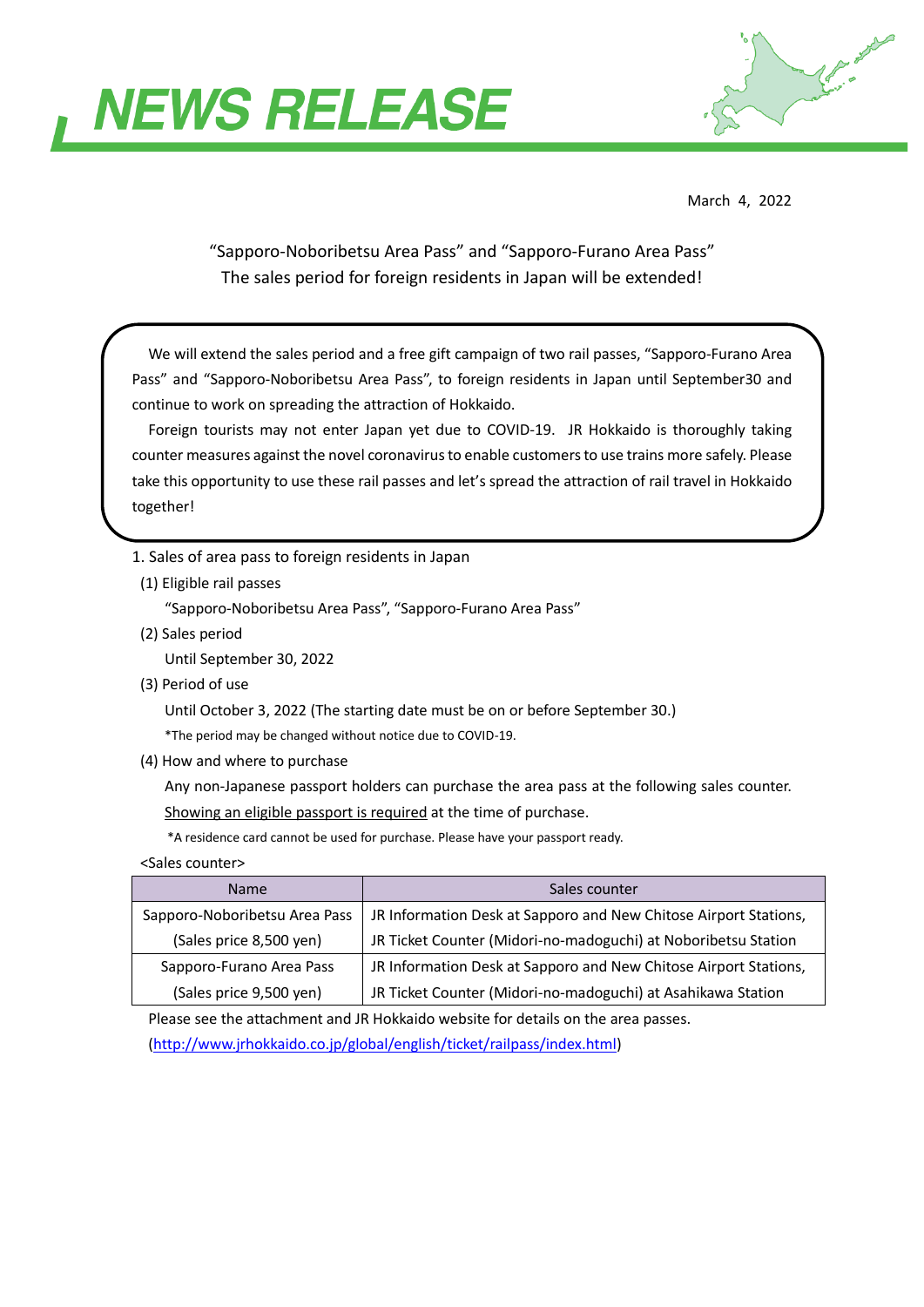## 2. Free gift campaign

## (1) Campaign period

Until September 30, 2022

The starting date of the pass must be on or before September 30.

- (2) Campaign details
	- ① An "original postcard" per rail pass will be given to customers(\*) who purchase the "Sapporo-Noboribetsu Area Pass" or the "Sapporo-Furano Area Pass" during the campaign period. (\*) All customers (foreign visitors and foreign residents in Japan) who purchase a rail pass



(Image)

② "JR Hokkaido's original goods" and "JR Tower Observatory T38 admission ticket + a voucher for a cake and drink set" will be given to all customers who take a picture of the postcard and post it on their social media with "#noboribetsu", "#furano", "#sapporonoboribetsuareapass" or "#sapporofuranoareapass".





(3) Eligible social media

Facebook, Instagram, Twitter, Weibo





WHAT JXYN



*Take many photos while travelling and share them with your family and friends on social media!*



(Image of social media post)

Please see here for details on the campaign.

[\(https://www.jrhokkaido.co.jp/global/pdf/e-areapass-campaign2.pdf\)](https://www.jrhokkaido.co.jp/global/pdf/e-areapass-campaign2.pdf)

3. JR Hokkaido's official social media

JR Hokkaido introduces seasonal information on Hokkaido through social media. Please check it out!